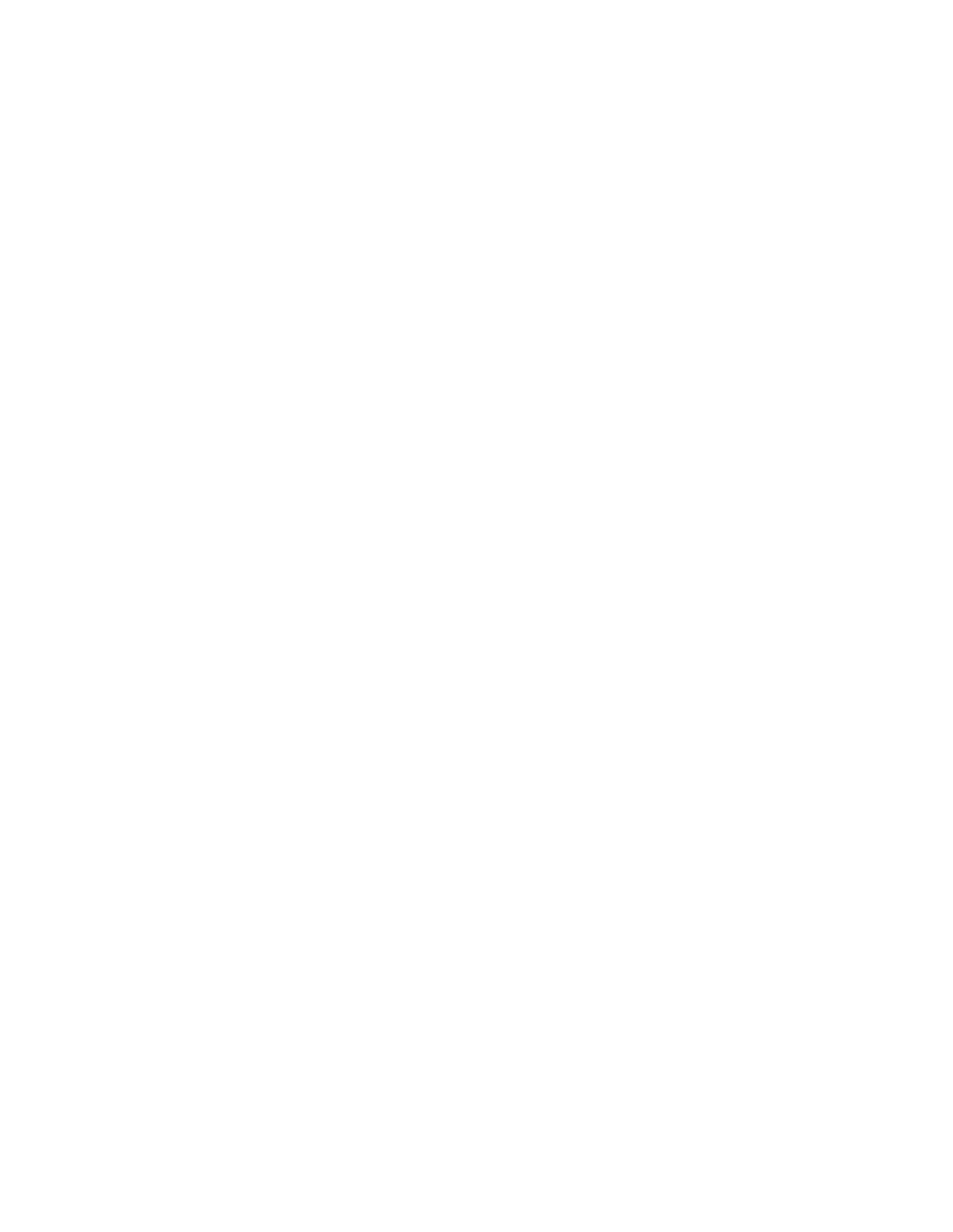# **Attachment: Teach-out Plan**

St. Philip' College,

Early Childhood and Family Studies Associate of Applied Science Degree, with Specialization in Language and Literacy in Preschool.

This document contains the teach-out plan for the St. Philip's College Early Childhood and Family Studies Associate of Applied Science Degree, with Specialization in Language and Literacy in Preschool.

A teach-out plan for will be offered until Fall 2020.

The degree was identified as low performance in terms of the number of enrolled students and graduates. There are two students in the programs who are declared majors. The Program Director, Advisors, and the Chairperson will inform currently enrolled students about the status of the program by email, phone, and a memorandum will be emailed to each student. Students records have been reviewed and these students will be able to complete the degree. The College will provide sufficiency of resources while currently enrolled students complete their studies. Resource support provided by the College includes financial, personnel, equipment, facilities, and organizational support. Students currently enrolled will receive the full complement of St. Philip's College resources. We are committed to their successful completion.

Faculty was informed about the closure of the program during the program and Advisory Board meetings. Faculty teaching in the degree are not affected by the deactivation, because they will continue to work in the Early Childhood and Family Studies certificate and Associate of Applied Science A.A.S. degree without specialization.

This Teach-out Plan will be successful with the ongoing continued assessment of the students, program evaluation, faculty commitment, and administrative support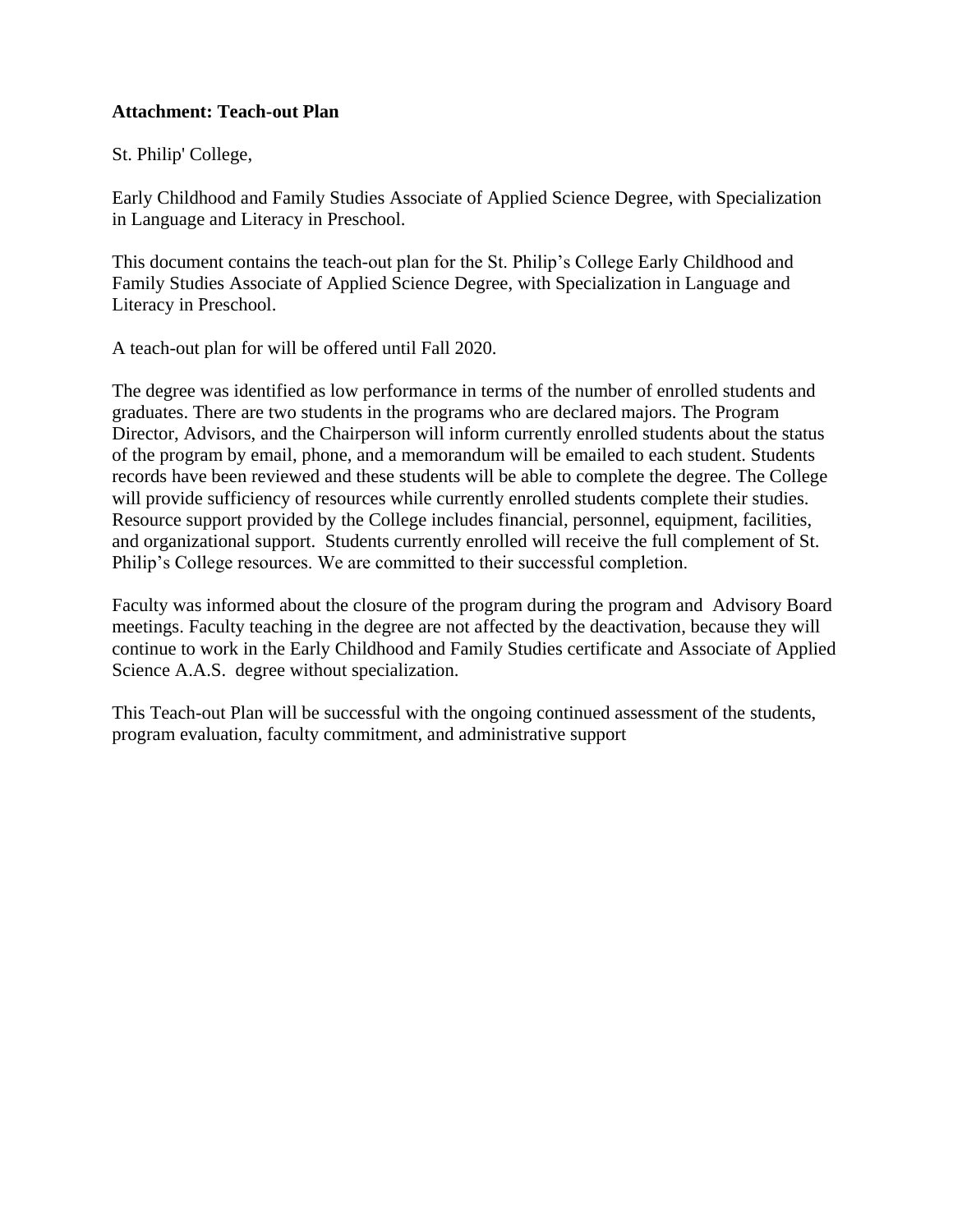### **Degree plan**

Total Program Credit Hours: 60 Early Childhood and Family Studies, A.A.S. - with Specialization in Language and Literacy in Preschool

This program is designed to prepare students for a specialized career in the field of early care and education. Careers that focus on family literacy when working with young children and their families. The AAS degree may transfer credits to other BAAS, BA or BS degrees. Students will be required to complete and clear a background check and drug screening for practicum experiences. Students enrolled in practicum experiences must complete no less than 22 hours per week at an early childhood/community setting (paid or volunteer) approved by the program.

# **Year 1**

Semester I - 15 Hours \*\* TECA 1303 - Families, School, and Community \*\* TECA 1311 - Educating Young Children CDEC 1319 - Child Guidance ENGL 1301 - Composition I Select one course from the Social and Behavioral Sciences (80) Core

Semester II - 15 Hours

CDEC 1313 - Curriculum Resources for Early Childhood Programs

\* TECA 1318 - Wellness of the Young Child

CDEC 1335 - Early Childhood Development: 3-5 Years

CDEC 1323 - Observation and Assessment

ENGL 1302 - Composition II

### **Year 2**

Semester III - 15 Hours

\* TECA 1354 - Child Growth and Development

MATH 1332 - Contemporary Math I (Math for Liberal Arts Majors I) OR MATH 1314 - College Algebra

CDEC 1356 - Emergent Literacy for Early Childhood

ENGL 2341 - Forms of Literature

SPCH 1311 - Introduction to Speech Communication

Semester IV - 15 Hours

CDEC 2304 - Child Abuse and Neglect

CDEC 2315 - Diverse Cultural/Multilingual Education

CDEC 2689 - Internship - Child Care Provider/Assistant

Select one course from the Language, Philosophy & Culture (40) Core or Creative Arts (50) Core .